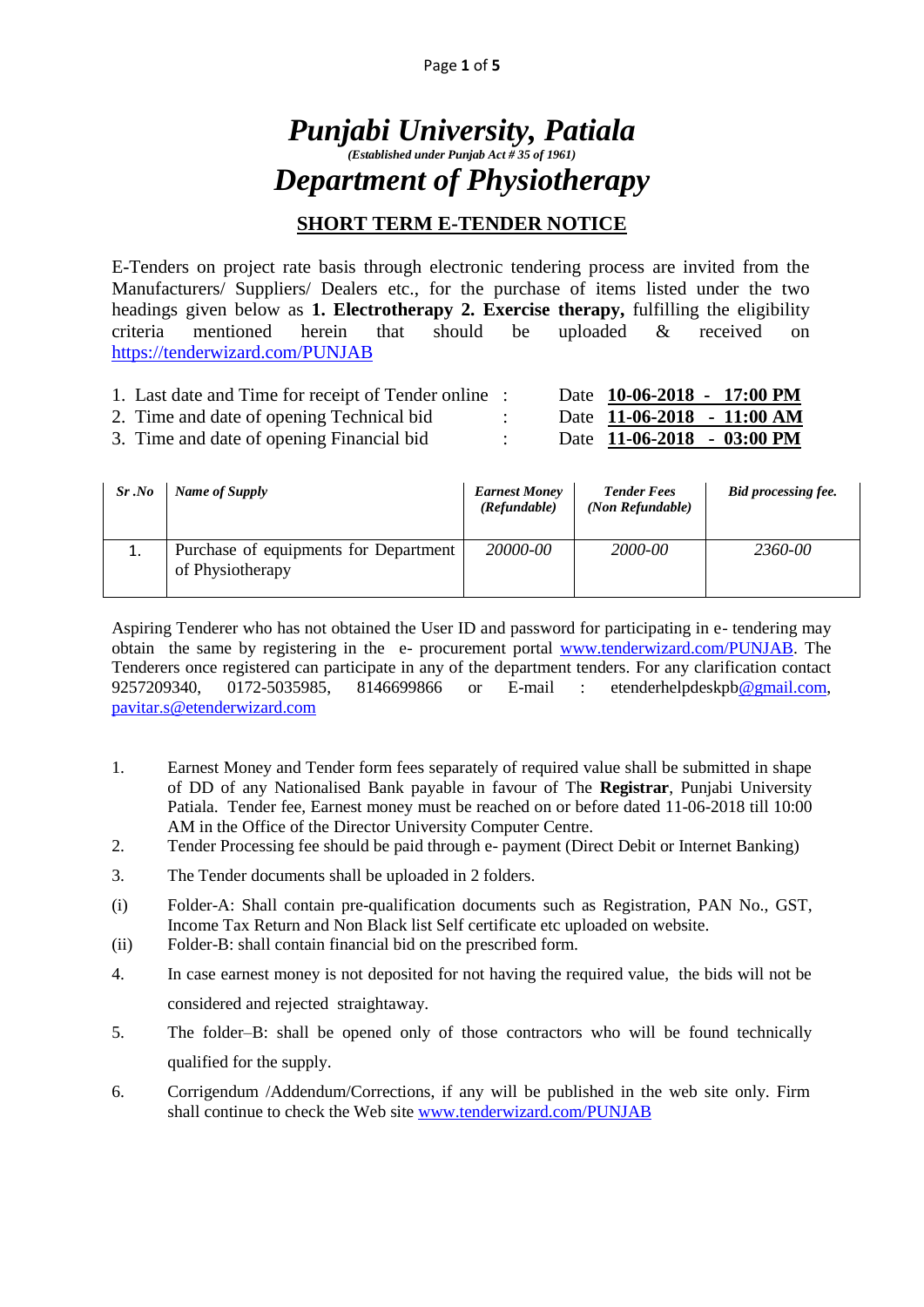### **PRE-QUALIFICATION REQUIREMENTS:-**

- 1. Manufacturers/Suppliers/ AuthorizedDealers for Supply of Equipment
- 2. The Supplier/Firm shall submit a copy of PAN No., GST No. etc.
- 3. The Supplier/firms shall submit copies of income tax return for the last 2 years.

4. The Supplier/firms shall also submit Self certification that they have not been debarred/ blacklisted by any Govt./ Semi Govt. Organization or any Corporation at any stage.

### **Terms and Conditions:-**

- 1. Prices should be inclusive of all taxes and levies in INR, for Punjabi University Patiala.
- 2. Payment will be released on successful installation and commissioning.
- 3. All items to be supplied must be branded and shall be amply supported onsite directly by OEM. All RMA, shall be in name of Punjabi University, Patiala.
- 4. OEM shall be responsible for onsite training / deployment / configuration etc.
- 5. The material is to be made available/ installed within two weeks from date of placing confirmed Purchase Order along with all the bills.
- 6. If there is holiday on the receipt/opening day of the tender, the tender may be received/ opened on the next working day at the same time and at the same place.
- 7. The Purchase Committee reserves the right to reject the tender without assigning any reason before/after opening of the tenders and the tenderers shall have no right or any claim what so ever for the same on this account.
- 8. University reserves the right to increase/ decrease the quantity of items. The order for quantity of different items can be increased or decreased. The Suppliers/ Tenderers shall have no right or any claim what so ever for the same on this account. The payment for passive components will be made on the basis of actual consumption.
- 9. The rate quoted by the Supplier/Tenderer shall be inclusive of all the taxes i.e. GST or any other taxes levied by Central Govt. or State Government Authority or Local Bodies including their variations as notified by the Concerned Authority from time to time and of all the new taxes and levies that may be imposed. Firm will supply the material on quoted Rates which include F.O.R., Loading, Unloading, stacking and inclusive of all taxes. Nothing Extra shall be paid.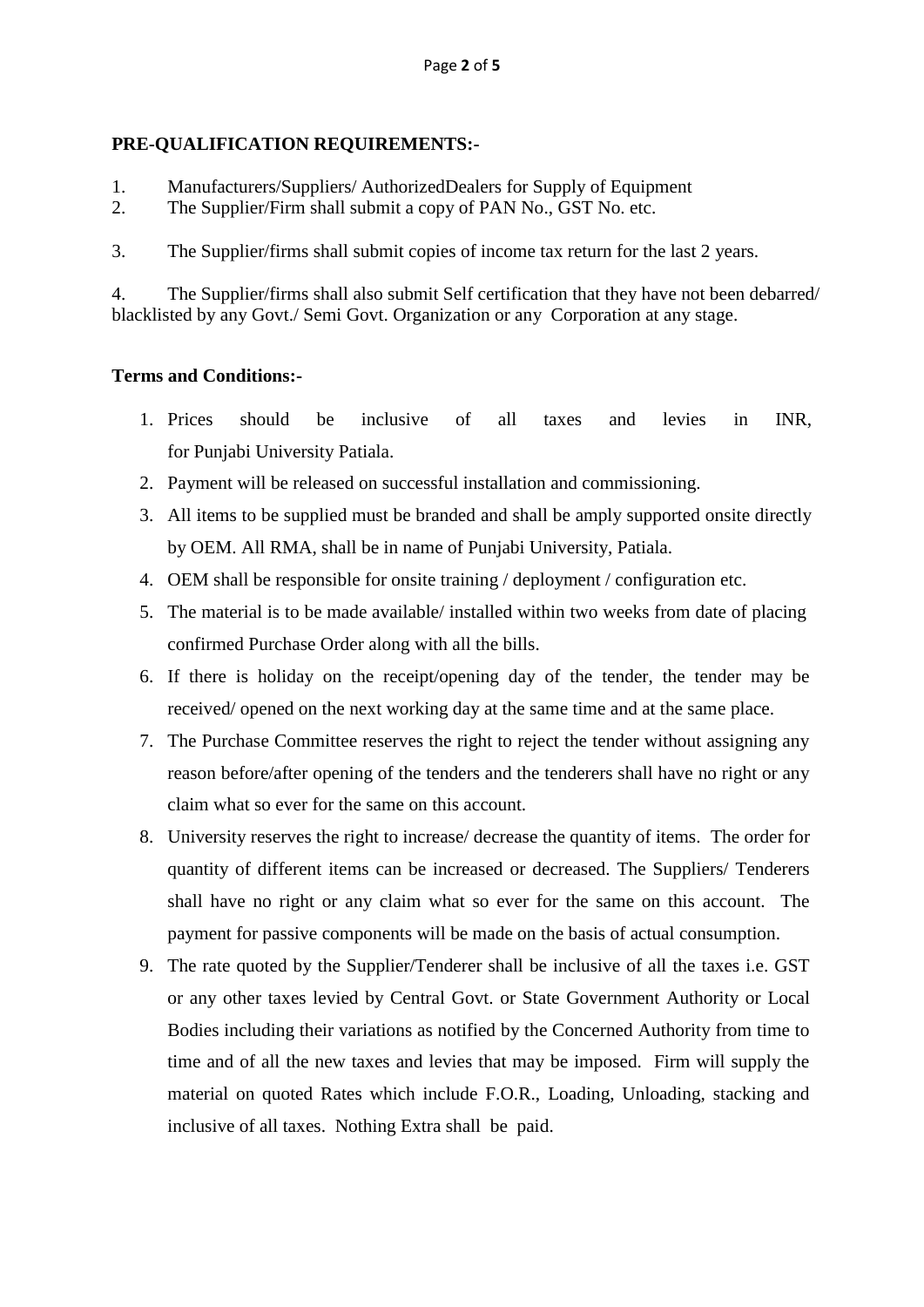- 10. The Supplier/ Tenderer shall comply with the proper by- Laws and legal order of the local body or authority under the jurisdiction of which the supply is executed and pay all fees and charges for which he may be liable. Nothing extra shall be payable by the University on this account.
- 11. In case of failure of supply of material as per ordered specifications, the University reserve the right to reject the supply order and can forfeit the earnest money deposited by the firm.
- 12. In case of any dispute, the jurisdiction will be Patiala (Punjab) only.
- **13.** In case of any clarification regarding tender contact Phone No. **0175-3046434**

## **14. Equipments related specific conditions have been mentioned in the technical specifications also.**

Head Department of Physiotherapy Punjabi University,Patiala. 01753046434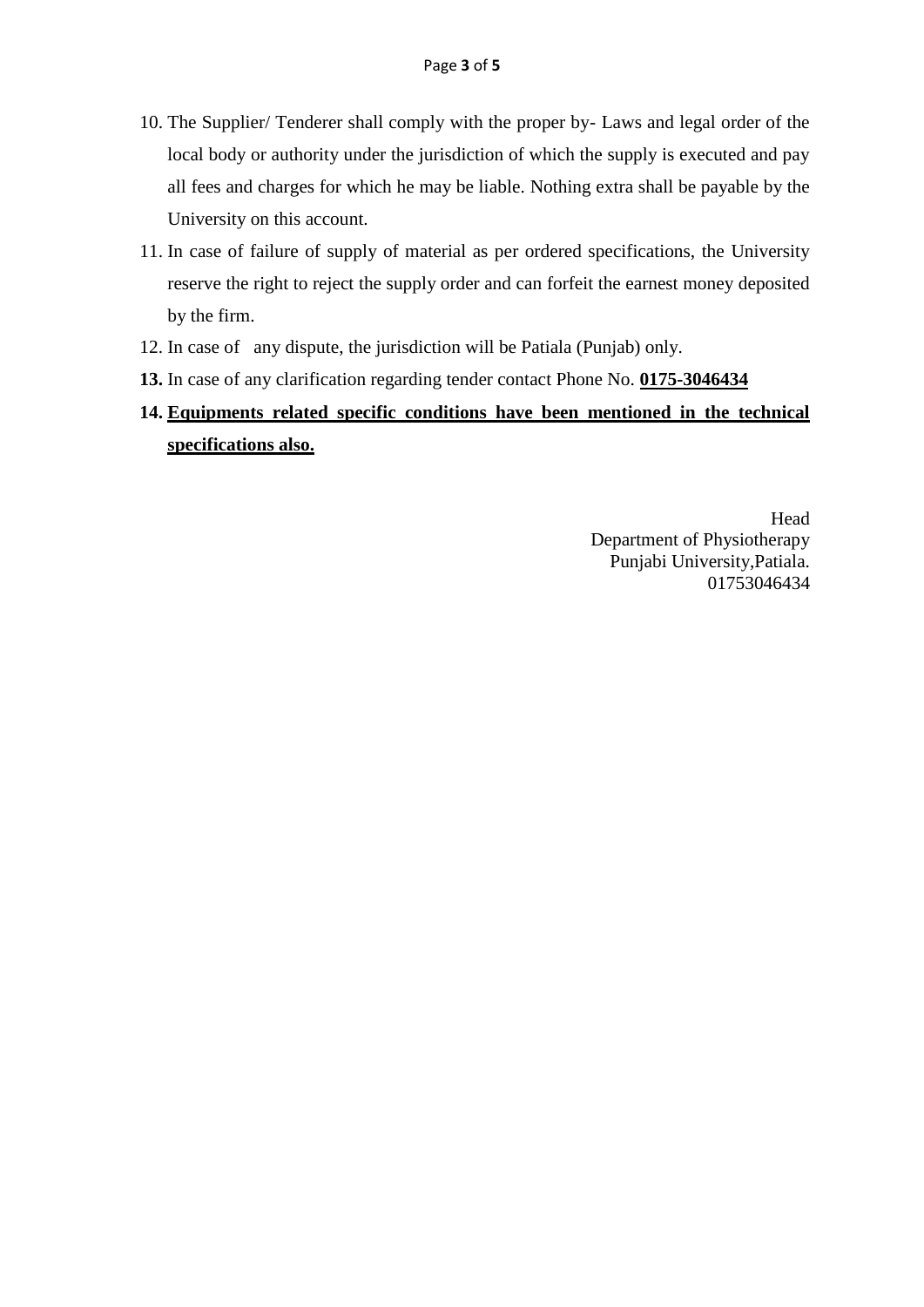#### Page **4** of **5**

## **SPECIFICATION FOR PURCHASE OF EQUIPMENTS FOR PHYSIOTHERAPY DEPARTMENT AT PUNJABI UNIVERSITY PATIALA.**

# **1. ELECTROTHERAPY**

| Sr.no            | <b>Name of Equipment</b>                             | <b>Specifications (Technical Specification)</b>                                                      |          |
|------------------|------------------------------------------------------|------------------------------------------------------------------------------------------------------|----------|
|                  |                                                      |                                                                                                      |          |
| 1.               | Interferential Therapy Unit (Indian)                 | Effective upon<br>Nerve, muscle`<br>Carrier Frequency- 2kHz & 4kHz                                   | 1 Nos.   |
| 2.               | Transcutaneous electrical nerve stimulator<br>(TENS) | Pain relief, Digital<br>Max. output-200Hz (Table Model)                                              | 1 Nos.   |
| 3.               | <b>NMES</b>                                          | Nerve and Muscle Stimulation (Suitcase Model)                                                        | 1 Nos.   |
| $\overline{4}$ . | Ultrasound therapy unit                              | Tissue Healing (1MHz & 3MHz) Cont. & Pulse                                                           | 1 Nos.   |
| 5.               | Hydro collator (Moist Heat therapy) Unit             | 45cm×30cm×75cm With 8 Steam Packs                                                                    | 1 Nos.   |
| 6.               | Laser(Computerised & Pulsed)                         | Input Supply-230 V AC, 50 Hz, ABOVE 200MA<br>Size-11.5 $\times$ 8 $\times$ 4.5 inch, Wt-2 Kg Approx. | 1 Nos.   |
| 7.               | <b>Contrast Bath</b>                                 | 50×38×40cm<br>One tank special heating unit and other heavy duty<br>cooling unit, 220 V              | 1 Nos.   |
| 8.               | Cervical and Lumbar Traction                         | 8 traction modes, traction force upto 90 Kgs with<br>traction table                                  | $1$ Nos. |
| 9.               | Paraffin Wax bath                                    | $22x16x12$ inch with temperature controller and<br>castor facility                                   | 1 Nos.   |
| 10.              | <b>Ultraviolet Lamp</b>                              | Lamp with stand & timer                                                                              | $1$ Nos. |
| 11.              | <b>Infrared Probe</b>                                | With stand WITH TIMER                                                                                | 1 Nos.   |
| 12.              | Whirlpool bath                                       | Multiple valves with motorized thermostat                                                            | 1 Nos.   |
| 13.              | tDCS                                                 | Single Channel, upto 2 Ma and power display                                                          | $1$ Nos. |
| 14.              | <b>Cranial Stimulator</b>                            | Single Channel M1-M6 with ear Electrodes                                                             | 1 Nos.   |
| 15.              | <b>EMG</b> Biofeedback                               | <b>EMG Findings &amp; Electrical Stimulation</b>                                                     | 1 Nos.   |

# **2. EXERCISE THERAPY**

| S.No | <b>Name of Equipment</b>                                                           | <b>Specifications</b>                                                                                                                                                                                                                                      | Qty    |
|------|------------------------------------------------------------------------------------|------------------------------------------------------------------------------------------------------------------------------------------------------------------------------------------------------------------------------------------------------------|--------|
| 1.   | Cognitive tools:                                                                   | For CP patients (A laminated board with 25                                                                                                                                                                                                                 | 1 Nos. |
|      | Magnetic peg board                                                                 | magnets with different resistances)                                                                                                                                                                                                                        |        |
| 2.   | Attention enhancement tools<br>a) Sensory stimulation activity kit, b) Wall<br>bar | For CP patients a) Kit includes 31 functional, safe<br>materials to stimulate the senses including 3<br>communication cards 19 X 13.5 X 8.5 inches ,easy<br>to carry locking case, b) Size: 90 x 244 cm, 13 oval<br>shaped rungs fitted into vertical bars | 1 Nos. |
| 3.   | Wall ladder                                                                        | Wall mounted, 8cm×6cm×100cm                                                                                                                                                                                                                                | 1 Nos. |
| 4.   | Gell ball                                                                          | For grip and finger exercises, various sizes                                                                                                                                                                                                               | 1 Nos. |
| 5.   | Weight Cuff                                                                        | For strengthening upper $&$ lower limb muscles                                                                                                                                                                                                             | 1 Nos. |